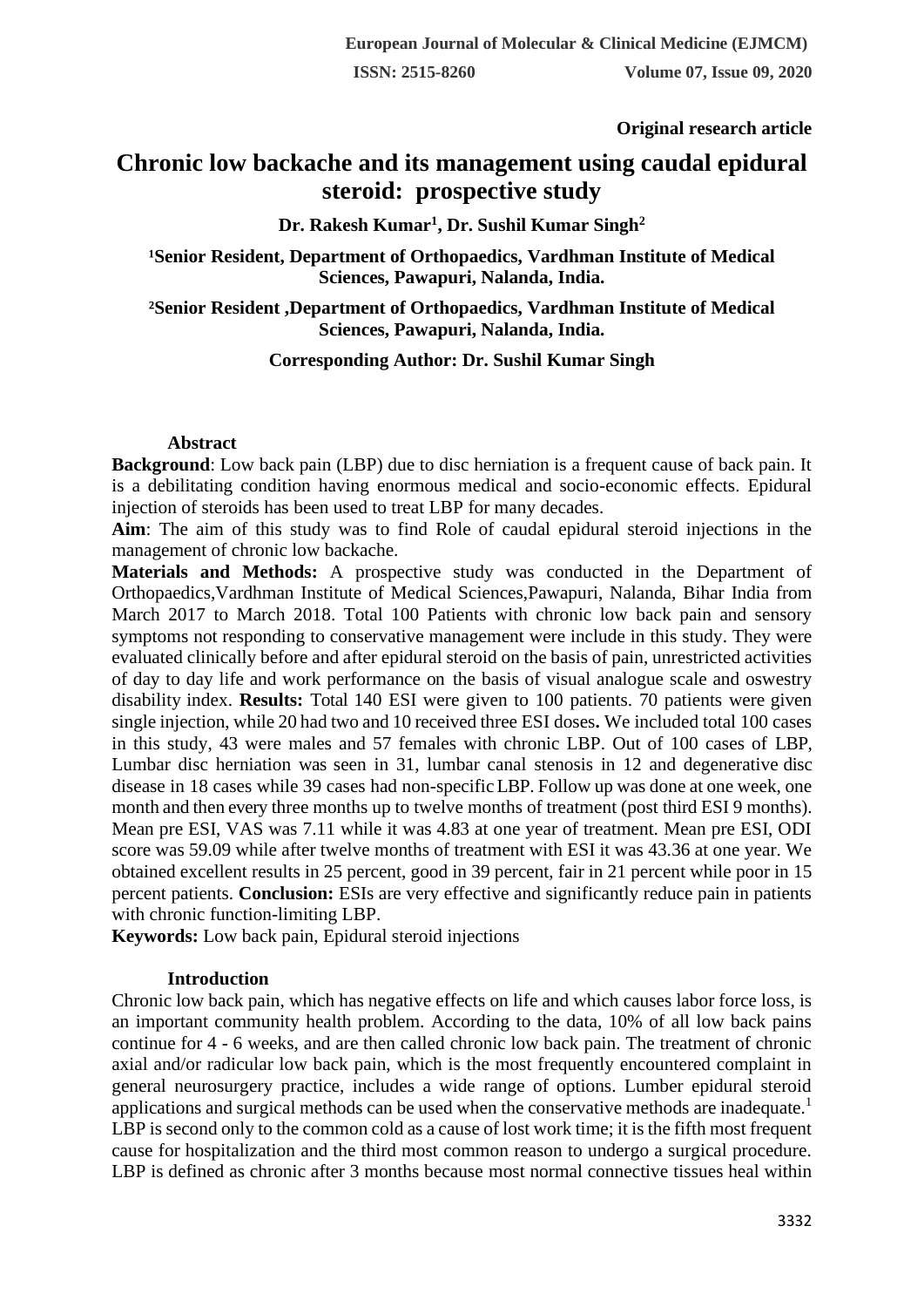**ISSN: 2515-8260 Volume 07, Issue 09, 2020**

6-12 weeks unless pathoanatomic instability persists. A slowed rate of tissue repair in the relatively avascular intervertebral disc may impair the resolution of chronic LBP. Traumatic or degenerative conditions of the spine are the most common causes of chronic LBP. A number of anatomic structures of the lumbar spine have been considered as the origin of  $LBP<sup>2-6</sup>$  Many studies have shown significant improvement with epidural injections with or without steroids in patients with chronic LBP. Among the multiple interventions used in managing chronic spinal pain; lumbar epidural injections have been used extensively to treat lumbar radicular pain. Epidural steroid injections (ESIs) are a common treatment option for many forms of LBP and leg pain. They have been used for low back problems since 1952 and are still an integral part of the non-surgical management of sciatica and LBP. The goal of the injection is pain relief; at times the injection alone is sufficient to provide relief, but commonly ESIs is used in combination with a comprehensive rehabilitation program to provide additional benefit.<sup>7-8</sup> However, there is a paucity of studies exploring the prediction of the therapeutic efficacy of an epidural injections are administered by accessing the lumbar epidural space by multiple routes including transforaminal, caudal, and interlaminar. Substantial differences have been described among these 3 approaches, with the transforaminal approach having the advantage of being target-specific and using the smallest volume, fulfilling the aim of reaching the primary site of pathology, namely the ventral lateral epidural space.<sup>9-11</sup> In our set up, ESIs are routinely used to support non-operative treatment for chronic LBP and our anecdotal perception is that a considerable proportion of patients report substantial pain relief after this procedure and save health care costs.

## **Materials and Methods**

A prospective study was conducted in the Department of Orthopaedics,Vardhman Institute of Medical Sciences,Pawapuri, Nalanda, Bihar, India from March 2017 to March 2018, after taking the approval of the protocol review committee and institutional ethics committee.

## **Methodology**

Total 100 patients of LBP with caudal epidural steroids under sterile conditions in operating room under guidance of fluoroscopic control that fulfilled the required inclusion criteria and was not responding to other non surgical and non invasive methods. Patients with chronic low back pain and sensory symptoms not responding to conservative management were include in this study. patients prior lumbar disc surgery and any motor deficit were exclude from study. Methyleprednisolone 80 mg, bupivacane 0.5% (6ml), normal saline 32 ml Patient was put in prone position with a pillow under pubic symphysis. Area of skin over sacral hiatus was infiltrated with 1% lignocaine. After piercing sacrococcygeal ligament, an 18 gauge Tuohy needle was introduced into sacral canal through sacral hiatus route. Accurate placement of epidural injection needle was confirmed by lateral view of c arm image intensifier and ESI dose was given. We noted the pain scores on visual analogue scale (VAS) and Oswestry disability index (ODI) to evaluate the results after caudal ESI. Cases were evaluated as per their ability to perform activities and their ability to return to work before and after the administration of ESI. A total of three epidural doses were given. Second dose was given after a gap of one month to patients with insignificant / no pain relief. Third dose was given only in patients not achieving any pain relief after three months. Further follow up included evaluation of VAS and ODI after a periodical gap of three months regularly up to one year. Cases were categorized as per excellent, good, fair and poor depending upon pre decided criteria of pain relief and activity levels as per VAS and ODI scores.

# **Results**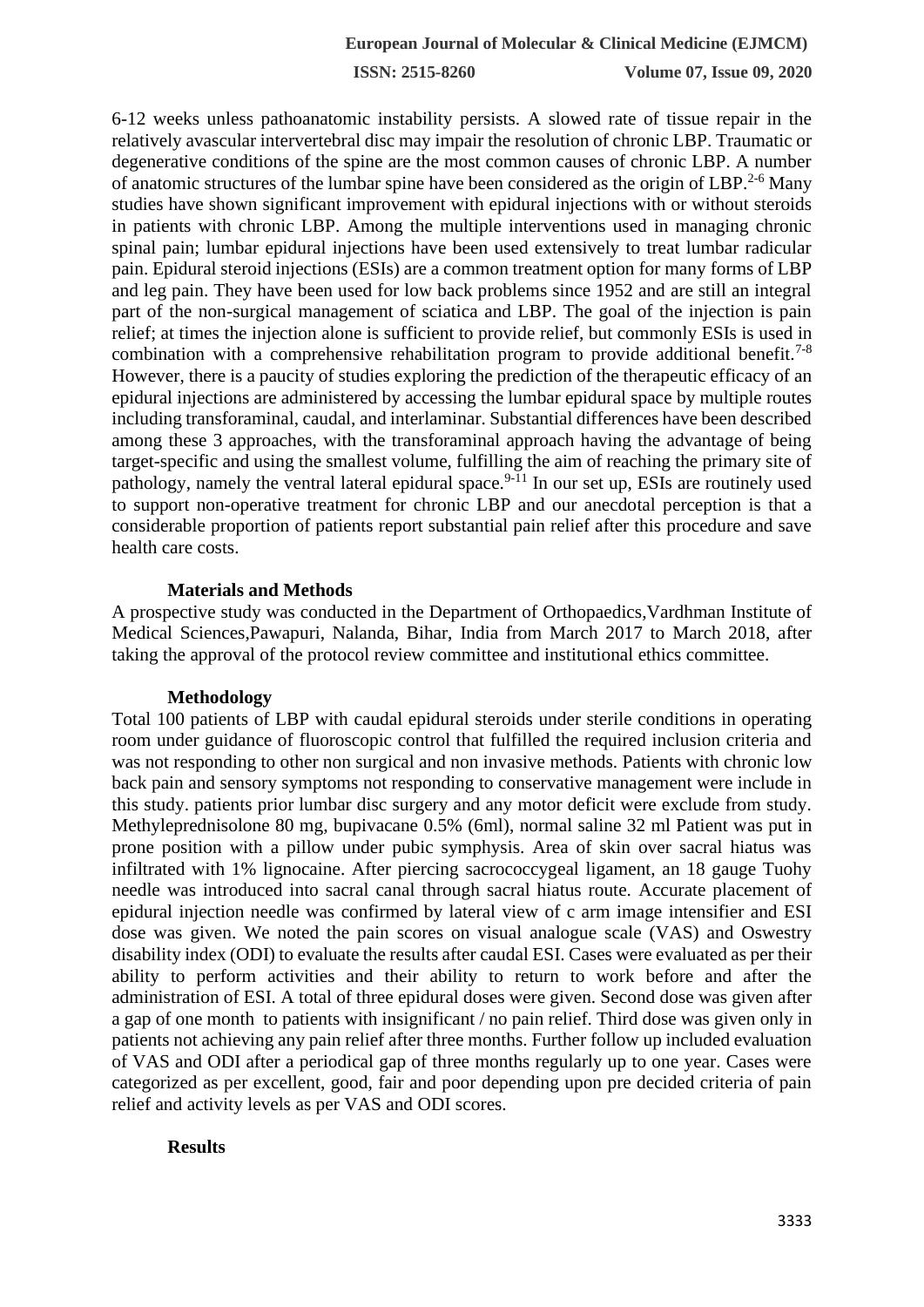## **European Journal of Molecular & Clinical Medicine (EJMCM)**

**ISSN: 2515-8260 Volume 07, Issue 09, 2020**

Total 140 ESI were given to 100 patients. 70 patients were given single injection, while 20 had two and 10 received three ESI doses**.** We included total 100 cases in this study, 43 were males and 57 females with chronic LBP. Out of 100 cases of LBP, Lumbar disc herniation was seen in 31, lumbar canal stenosis in 12 and degenerative disc disease in 18 cases while 39 cases had non-specific LBP. (Table .3) Follow up was done at one week, one month and then every three months up to twelve months of treatment (post third ESI 9 months). Mean pre ESI, VAS was 7.11 while it was 4.83 at one year of treatment. (Table 4) Mean pre ESI, ODI score was 59.09 while after twelve months of treatment with ESI it was 43.36 at one year. (Table 5) We obtained excellent results in 25 percent, good in 39 percent, fair in 21 percent while poor in 15 percent patients. (Table 6)

| Table 1: Showing number of epidural doses given |                            |                 |  |
|-------------------------------------------------|----------------------------|-----------------|--|
| Number of patients=100                          | <b>Number of ESI doses</b> | Total doses=140 |  |
| 70                                              |                            | 71              |  |
|                                                 |                            | 40              |  |
|                                                 |                            | 30              |  |

#### **Table 1: Showing number of epidural doses given**

| Table 2: Showing sex distribution of cases of ESI |                        |                   |
|---------------------------------------------------|------------------------|-------------------|
| <b>Gender</b>                                     | <b>Number of cases</b> | <b>Percentage</b> |
| Males                                             | 43                     | 43                |
| Females                                           | 5 <sup>7</sup>         |                   |

#### **Table 3: Showing causes of LBP**

| $\overline{\phantom{0}}$     |       |            |
|------------------------------|-------|------------|
| <b>Cause Number of</b>       | cases | percentage |
| Non specific                 | 39    | 39         |
| Lumbar disc herniation       | ⌒     |            |
| <b>Lumbar canal stenosis</b> |       |            |
| Degenerative disc disease    | 18    | 18         |
|                              | 100   | 100        |

#### **Table 4: Showing mean VAS score**

| <b>Time interval</b> | <b>Mean</b> | SD (standard deviation) |
|----------------------|-------------|-------------------------|
| Pre injection        | 7.11        | 1.26                    |
| At one week          | 3.83        | 0.88                    |
| At one month         | 3.52        | 0.96                    |
| At 3 months          | 4.16        | 0.88                    |
| At 6 months          | 4.25        | 0.84                    |
| At 9 months          | 4.51        | 0.86                    |
| One years            | 4.83        | 0.82                    |

#### **Table 5: Showing ODI score (percentage)**

| <b>Time interval</b> | <b>Mean</b> | <b>SD</b> |
|----------------------|-------------|-----------|
| Pre injection        | 59.09       | 8.12      |
| At one week          | 25.97       | 5.96      |
| At one month         | 24.63       | 4.12      |
| At 3 months          | 23.77       | 3.66      |
| At 6 months          | 22.93       | 5.77      |
| At 9 months          | 42.04       | 8.12      |
| One years            | 43.36       | 8.36      |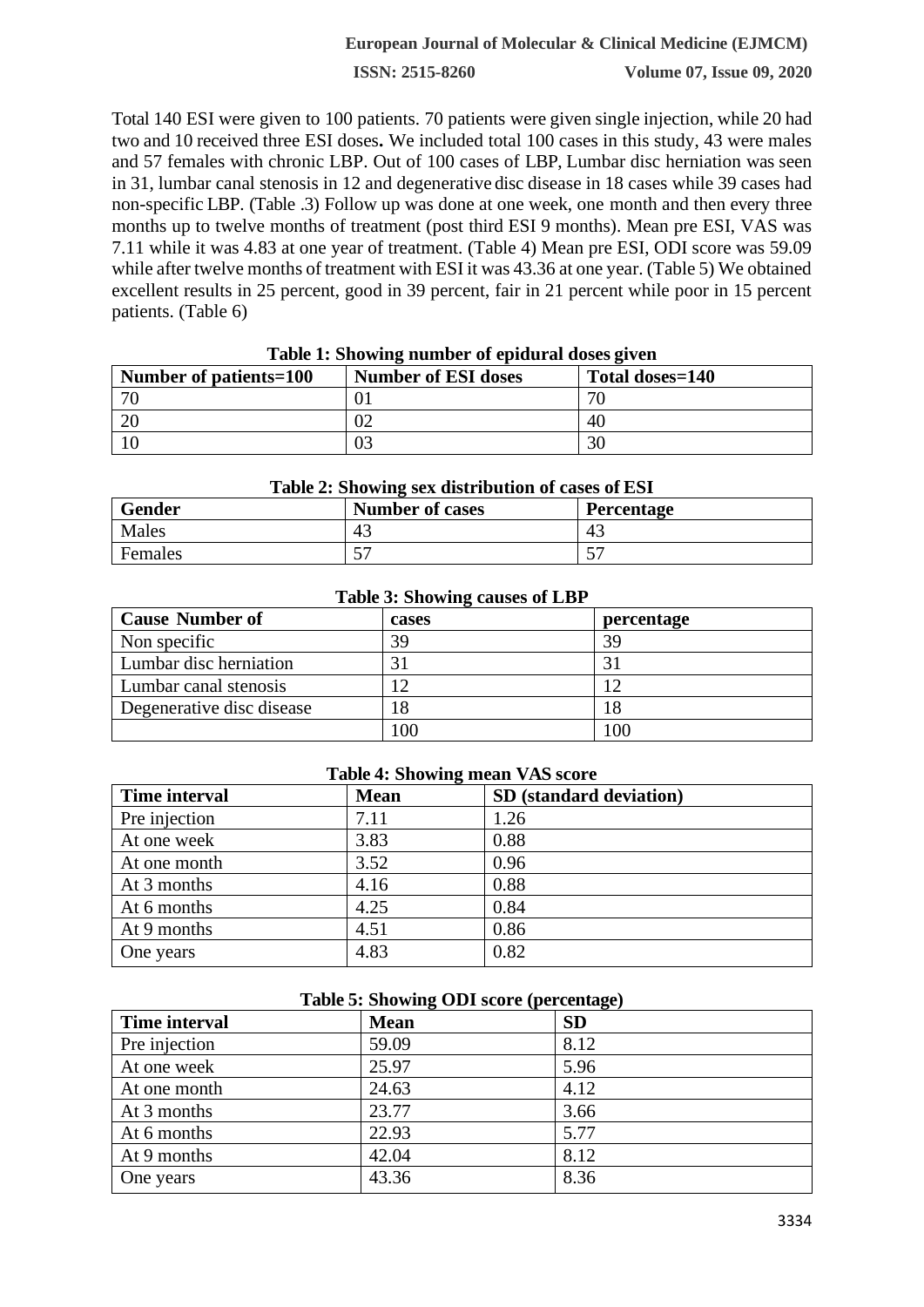| Table o: Showing results after intervention by EST |                        |            |
|----------------------------------------------------|------------------------|------------|
| <b>Result</b>                                      | Number of patients=100 | percentage |
| Excellent                                          | 25                     | 25         |
| Good                                               | 39                     | 39         |
| Fair                                               |                        |            |
| Poor                                               |                        |            |

**Table 6: Showing results after intervention by ESI**



**Fig. 1:** Showing prone position of patient for caudal ESI

# **Discussion**

Back pain especially in lumbar region has become a routine problem due to faulty postures, lack of exercises, and excessive burden on spine with or without history of minor to moderate trauma. Prolonged use of analgesics is neither advisable nor beneficial. Lumbar tractions, various physiotherapy techniques, manipulations, all have been used for LBP but with inconsistent results. Surgical interventions are recommended for incessant cases or with a deteriorating neurological status only. With such a limited armamentarium, there are a big number of unsatisfied / unrelieved patients of LBP visiting various orthopaedic departments.

Epidural steroid injections can be used by caudal, interlaminar or transforaminal approaches. Robechhi and Capra<sup>12</sup> and Lievre<sup>13</sup> described use of ESI by transforaminal route while use of corticosteroids by caudal epidural space was reported by Cappio.<sup>14</sup> We used caudal epidural technique and found satisfying results. Corticosteroids exert both anti inflammatory and immunosuppressive effects. These have various modes of action like membrane stabilization and inhibition of neural peptide synthesis. Panayiotis JP et  $al<sup>15</sup>$  conducted a study on treatment of lumbosacral radicular pain with epidural steroid injections. They concluded that 68% of patients were asymptomatic, 20% had no change in pre injection radicular symptoms, and 12% had various degrees of pain relief. Peng et al<sup>16</sup> observed in a study over 42 patients that leakage of chemical mediators or inflammatory cytokines produced in a painful disc into epidural space through annular tear could lead to injury to adjacent nerve roots and might constitute the primary pathophysiological mechanism of radiating leg pain in patients with discogenic low back pain but with no disc herniation. Ackerman et  $al<sup>17</sup>$  documented change of pain score and functional score only after 2 weeks of treatment with ESI and followed cases up to 24 weeks. We could obtain comparable results after second ESI at One month. In a meta-analysis study, Choi H J et al<sup>18</sup> studied long term benefits of epidural steroids in LBP in terms of pain, disability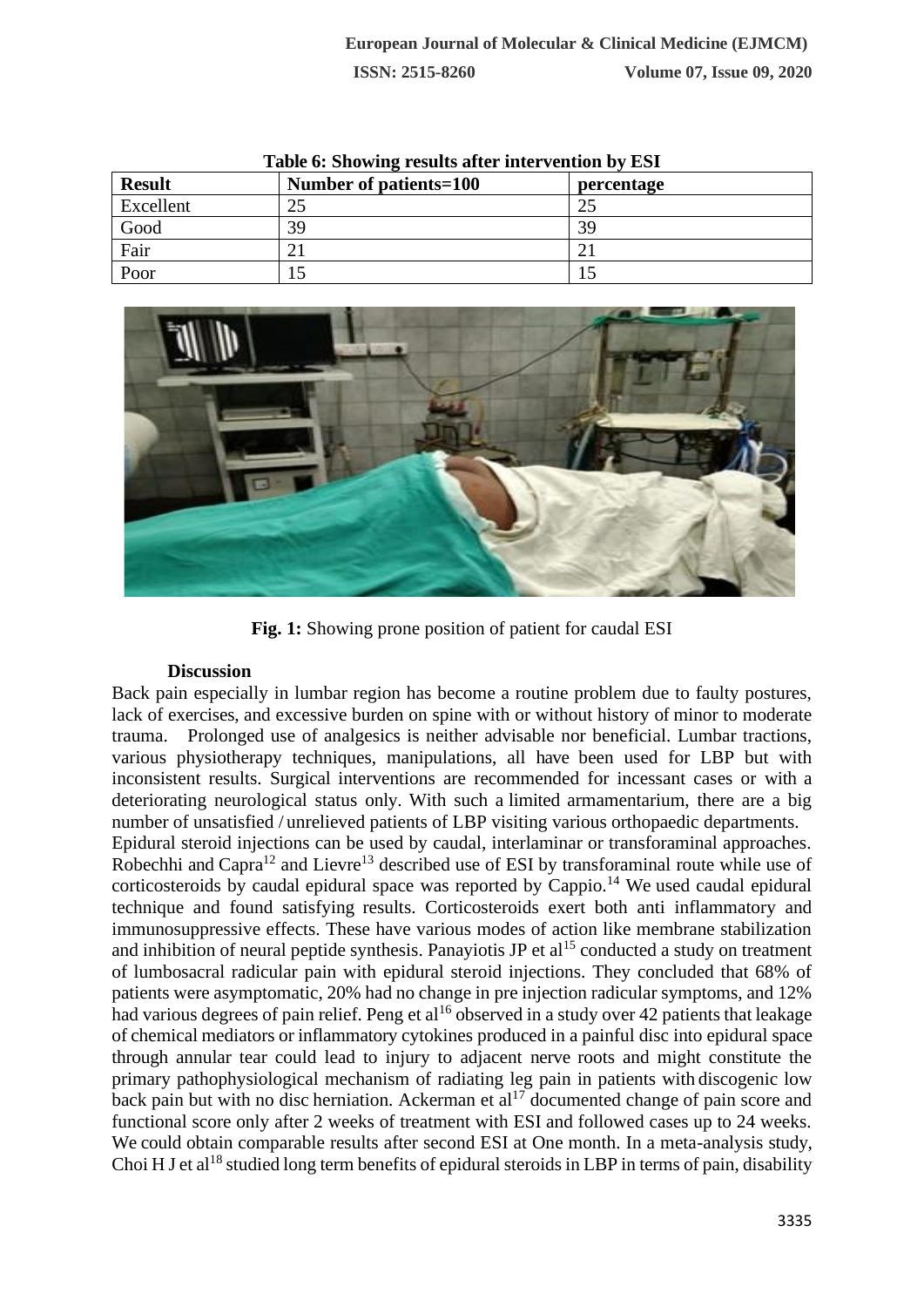**ISSN: 2515-8260 Volume 07, Issue 09, 2020**

and subsequent surgery. There study suggested benefits for less than six months only. We achieved short term benefits of pain relief for 9 to 12 months after caudal ESI. In a systemic review by Jun L et al<sup>19</sup> for comparing effectiveness of transforaminal versus caudal ESI for managing lumbosacral radicular pain, the outcomes and clinical significance of 6 prospective studies were summarized. They found both transforaminal and caudal ESI to be similarly effective. Transforaminal ESI was more effective for pain over duration of less than six months and caudal ESI exhibited better impact on both pain and functionality over a longer period (one year). The current study obtained significant pain relief by caudal route in 85 percent cases over a period of three months and moderate relief in 62 percent cases over one year. Only 4 patients required further surgery as they were not relieved of pain and radicular symptoms even after two ESI. Singh H et al<sup>20</sup> concluded that better results can be obtained with caudal ESI in patients presenting earlier. ESI should not be given to antenatal patients (due to fluoroscopy exposure), cases with any bleeding disorder, any local or systemic infections. These should be avoided in patients with allergy to local anaesthetic agents and patients with congestive cardiac failure and diabetes mellitus. Corticosteroids may cause adrenal dysfunction and suppression of hypothalamic pituitary axis suppression in larger doses. Though dural puncture (0.5 to 6%), 4 bacterial meningitis, aseptic meningitis and epidural abscess<sup>21,  $\bar{2}^2$ </sup> have been reported with use of ESI, we reported complication of pain at the ESI site only in 5 patients. This was managed with conservative means.

## **Conclusion**

ESI can be used as alternate method of treatment to patients with chronic LBP not responding to other conventional non surgical methods of treatment. They may reduce t he need of subsequent surgeries. Caudal ESI can be given easily and are a day care procedure only. When done under adequate aseptic conditions and a good quality fluoroscope, caudal ESI are a relatively safe procedure in experienced hands in carefully selected cases.

## **Reference**

- **1.** Benyamin RM, Manchikanti L, Parr AT, Diwan S, Singh V, Falco FJ, Datta S, et al. The effectiveness of lumbar interlaminar epidural injections in managing chronic low back and lower extremity pain. Pain Physician 2012;15(4):E363-404
- 2. Mooney V, Robertson J. The facet syndrome. Clin Orthop. 1976;115:149-56.
- 3. Kellgren JH. On the distribution of pain arising from deep somatic structures with charts of segmental pain areas. Clin Sci. 1938;4:35-46.
- 4. Kellgren JH. Observations on referred pain arising from muscle. ClinSci. 1938;3:175-90.
- 5. Hockaday JM, Whitty CW. Patterns of referred pain in the normal subject. Brain. 1967;90:481-96.
- 6. Kuslich SD, Ulstrom CL, Michael CJ. The tissue origin of low back pain and sciatica: a report of pain response to tissue stimulation during operations on the lumbar spine using local anesthesia. Orthop Clin North Am. 1991;22:181-7.
- 7. Manchikanti L, Boswell MV, Singh V, Benyamin RM, Fellows B, Abdi S, et al. Comprehensive evidence-based guidelines for interventional techniques in the management of chronic spinal pain. Pain Physician. 2009;12:699-802.
- 8. Buenaventura RM, Datta S, Abdi S, Smith HS. Systematic review of therapeutic lumbar transforaminal epidural steroid injections. Pain Physician. 2009;12:233-51.
- 9. Bogduk N, Christophidis N, Cherry D. Epidural use of steroids in the management of back pain. Report of working party on epidural use of steroids in the management of back pain. National Health and Medical Research Council. Canberra, Commonwealth of Australia; 1994: 1-76.